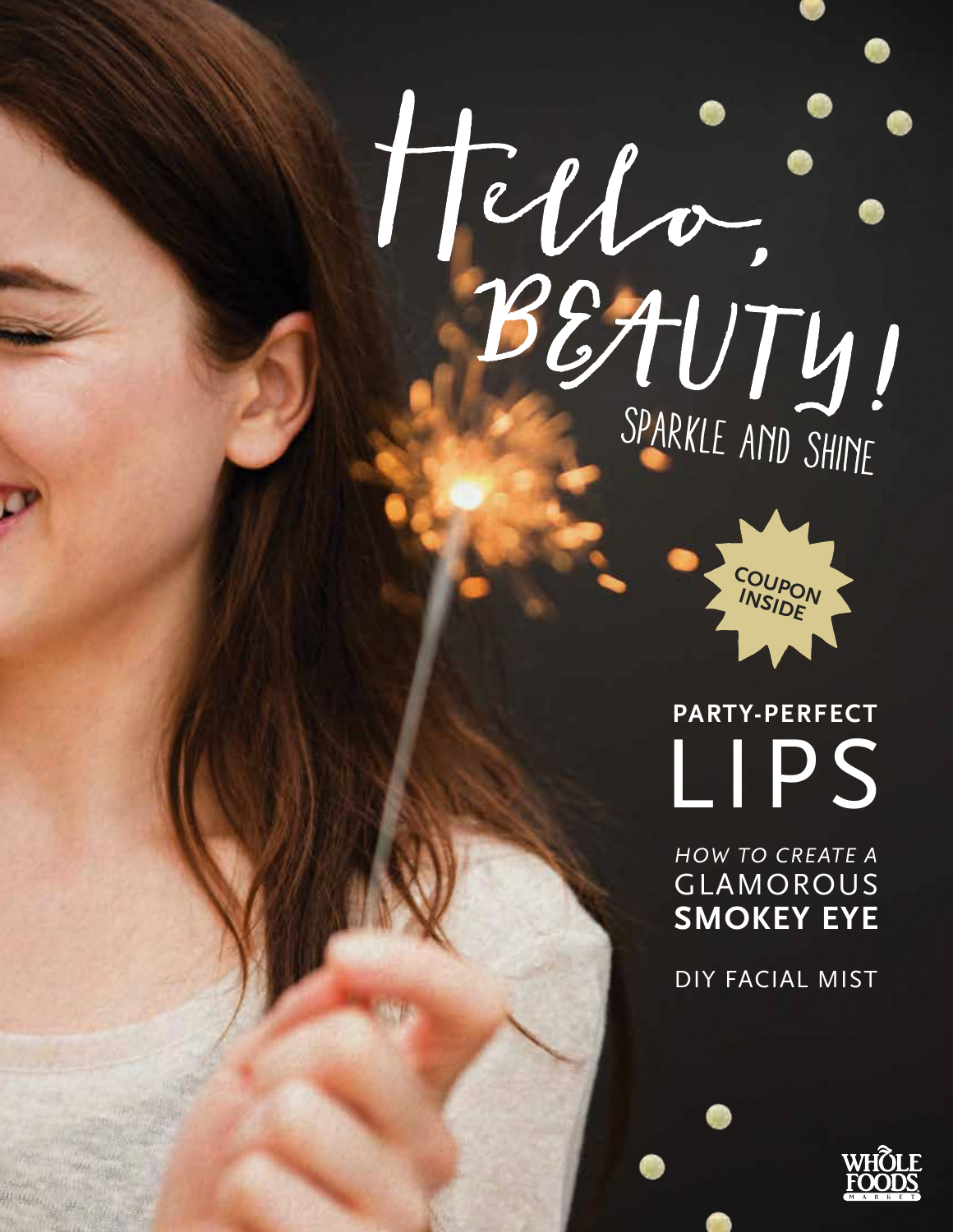#### *Color Quench Lip Tint Trio*

*Coconut Nectar, Guava Berry, and Sugared Fig* Sheer color + intense moisture = a match made in heaven! This versatile trio features festive shades of golden raisin, plum, and burgundy.

#### **O MINERAL FUSION**

*Sheer Moisture Tint Lip Kit Flicker, Glisten, and Smolder* Hydrate to celebrate with creamy lip stain in popular party hues of berry, cherry, and caramel.

#### **AMINERAL FUSION** *Vintage Glam Nail Kit*

#### **BURT'S BEES**

#### **AMINERAL FUSION** *Glitter and Glam Nail Kit*

*Endless Shine Trio Flutter, Blush, and Wink* For lips that shine as bright as holiday lights, finish with tinted gloss enriched with moisturizing apricot wax.



From subtle to striking, sheer lip color lets you choose how bold you want to go. Apply in layers, building color until you achieve your desired tint and texture.

#### **PACIFICA**

*Vintage Pearl, Nickel & Dime, and Garnet* Create an old-school sensation with irides cent white, pewter metallic, and deep red.

**PACIFICA** *Stellar Eye Trio with Jet Eye-Liner Pencil, Stellar Gaze Length*  **&** *Strength Mascara, and Eye Shadow Duo in Celestial and Unicorn*

## SHEER & SHIMMERY

*Galaxy, Buried Gem, and Royal Rubble* Party like a rock star with chunky blue glitter, brilliant cranberry glitter, and regal purple glitter.

On-Trend Nail Color

# GO GLAM!

No formaldehyde, toluene or dibutyl phthalate

٨

## How to Create a Glamorous Smokey Eye

1. Trace your top lash line with black eye pencil. Blend.

- 2. Pat a medium-color eye shadow from eyelid to brow bone. Blend.
- 3. Highlight the area at the corner of the eye and below the arch of the brow with light, shimmering color.
- 4. Line the outside of your bottom lashes with eye pencil. For added drama, extend the liner just past the outer corner of your eye. Blend.
- 5. Finish with black mascara.



## Maren's HOLIDAY MUSt-HAVES

#### ACURE

*Shampoo* 

*Moroccan Argan Stem Cell + Argan Oil* Replenish dry or damaged hair with an intensive combination of argan stem cells, argan oil and sea buckthorn oil.

#### **ACURE**

*Conditioner* 

#### *Moroccan Argan Stem Cell + Argan Oil*

Restore your hair's natural shine with argan oil and omega-rich pumpkin seed oil.

#### **ANDALOU NATURALS** *Styling Cream*

#### *Argan & Sweet Orange*

Whether you're putting your hair up or letting it down, this frizz-fighting potion is your partner in style.



"Shiny, healthy hair is the ultimate party accessory. Keep your tresses looking their best with products that feature moisturizing Moroccan argan oil."

*–Maren Giuliano, Whole Foods Market ®*

*Find more tips for hair, makeup and skin care at wfm.com/beauty.*